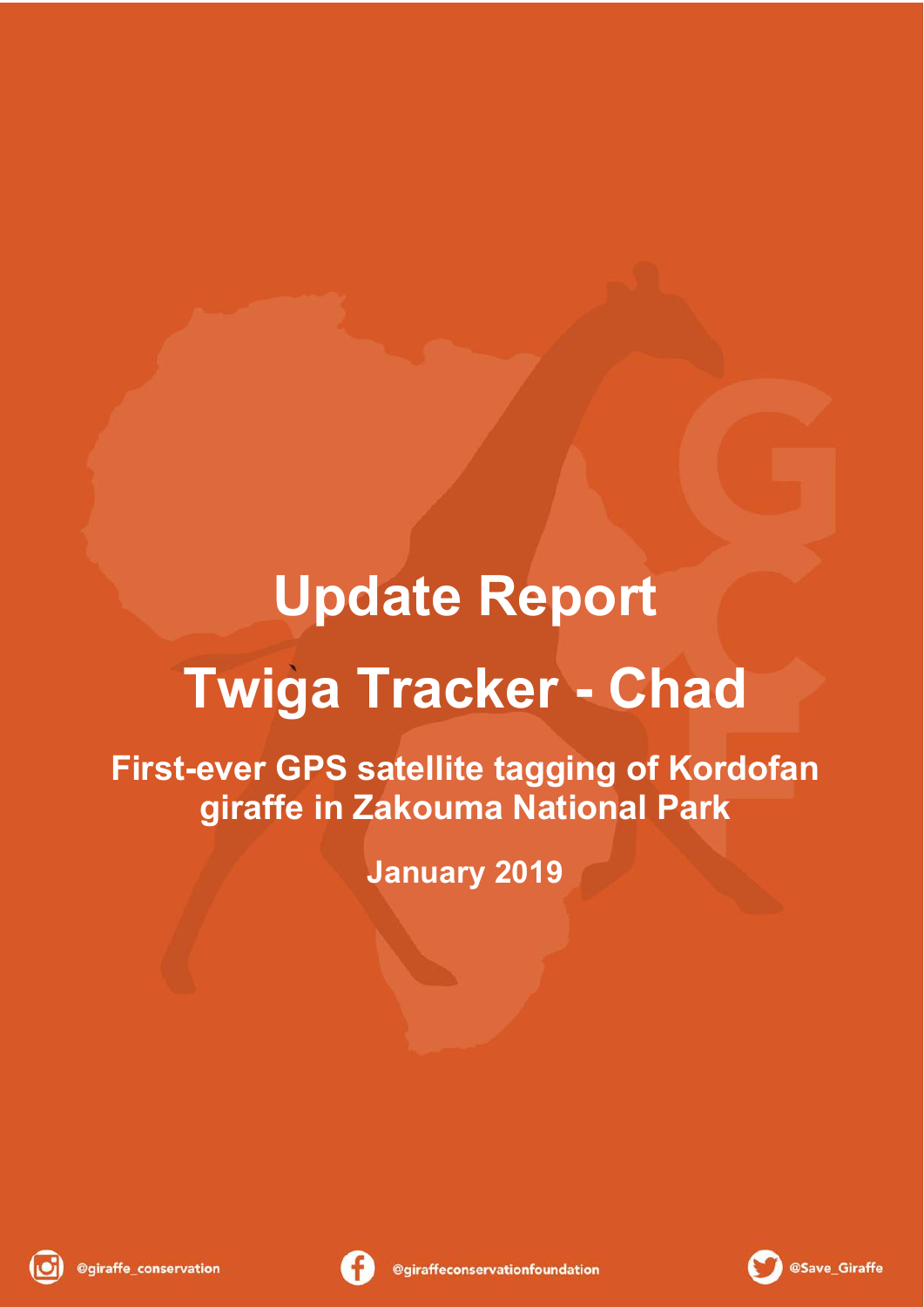

*Twiga Tracker* is an Africa-wide initiative of the Giraffe Conservation Foundation (GCF) working in close collaboration with the Smithsonian Conservation Biology Institute, San Diego Zoo Global and Wildlife Conservation Alliance to gather data on the spatial movements of all giraffe species throughout Africa. *Twiga Tracker* has the ambitious aim to GPS satellite tag more than 250 individual giraffe throughout their range. The latest population to be tagged as part of this Africa-wide conservation research effort are Kordofan giraffe (*Giraffa camelopardalis antiquorum*, a subspecies of the northern giraffe) in Zakouma National Park (NP) in Chad.



In January 2019, GCF in partnership with the Kordofan Giraffe Project and African Parks Network (AP) undertook the first-ever giraffe GPS satellite tagging operation in Chad. The aim was to tag up to 15 giraffe in the large open landscape of Zakouma NP, which is thought to be home to more than 60% the world's Kordofan giraffe in the wild. Recent estimates suggest that the Zakouma Kordofan giraffe population makes up an even larger part of the world population considering ongoing civil unrest in other parts of Central Africa which have impacted wildlife numbers.

Zakouma NP is a conservation success story and is home to one of the few increasing giraffe populations in Africa. In 1963 Zakouma NP was initially created to preserve the last 50 Kordofan giraffe in Chad. The park is best known for its extreme wet season, with more than half the its 3,201km<sup>2</sup> under water for 6months of the year between May and October. This is surely one of the most extreme wet season environments giraffe inhabit anywhere in Africa and we expect some potentially interesting movements. Since 2010 when AP took over park management, the giraffe population has increased from 537 individuals to an estimated 1,200 individuals (and counting) today.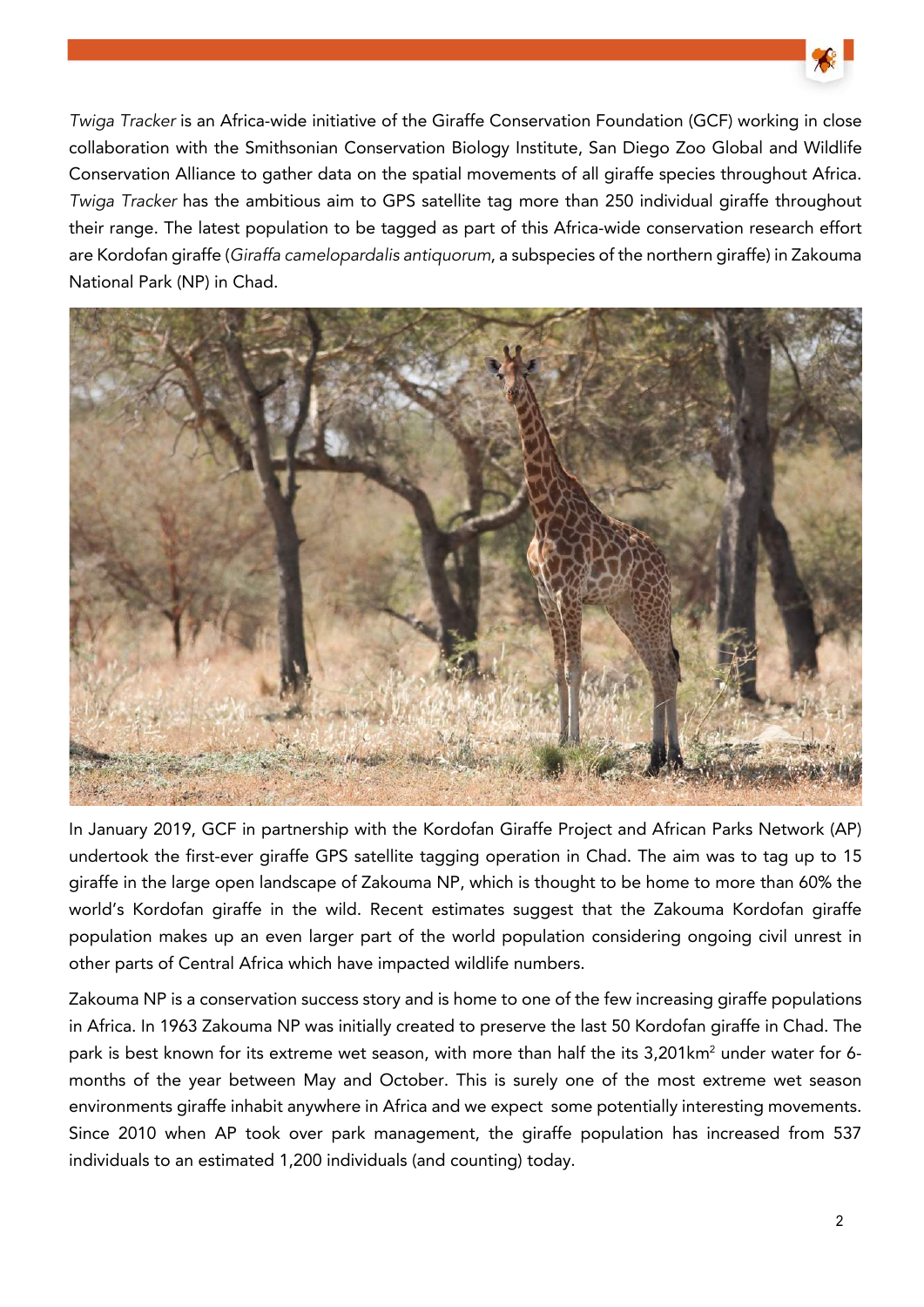

The Kordofan Giraffe Project, established by Dominique Rhoades with support from GCF and AP, is the first dedicated conservation research effort of the now listed as *Critically Endangered* Kordofan giraffe within Chad. Established in November 2018 and currently set to run until 2022, the research gathered will provide vital baseline data for conserving Kordofan giraffe, including an accurate population count; population structure (numbers of females, males, juveniles and fatalities); the roll of giraffe in the Zakouma ecosystem including monitoring giraffe predation and scavengers at giraffe carcass sites; identifying the most important habitats and vegetation species for the giraffe; as well as thanks to *Twiga Tracker*, establishing movement patterns within the park especially in relation to the wet and dry season, water availability, and importantly to find out if the giraffe reside outside the park boundaries at times.



In January 2019, eight solar powered GPS satellite units (so-called ossi-units) were fitted to the ossicones of eight female giraffe. Weighing only 185g, the units cause no interference with the giraffe's natural behaviour and enable us to monitor their movements year-round to see if and how the extreme wet and dry seasons affect the giraffe. GCF pioneered GPS satellite technology for giraffe when they fitted GPS satellite collars on giraffe in northwest Namibia in 2002. The units used in Zakouma NP are the latest design and have already been trialled and tested throughout the continent by GCF. Ossi-units are durable, unobtrusive and importantly, solar powered, which reduces battery size and will hopefully make these small units last a long time.

The tagging operation was conducted by an experienced team consisting of GCF Director Dr Julian Fennessy, expert wildlife veterinarian (and recent winner of the Tusk Trust Prince William Award for Conservation in Africa) Dr Pete Morkel, as well as Zakouma NP AP manager Leon Lamprecht and his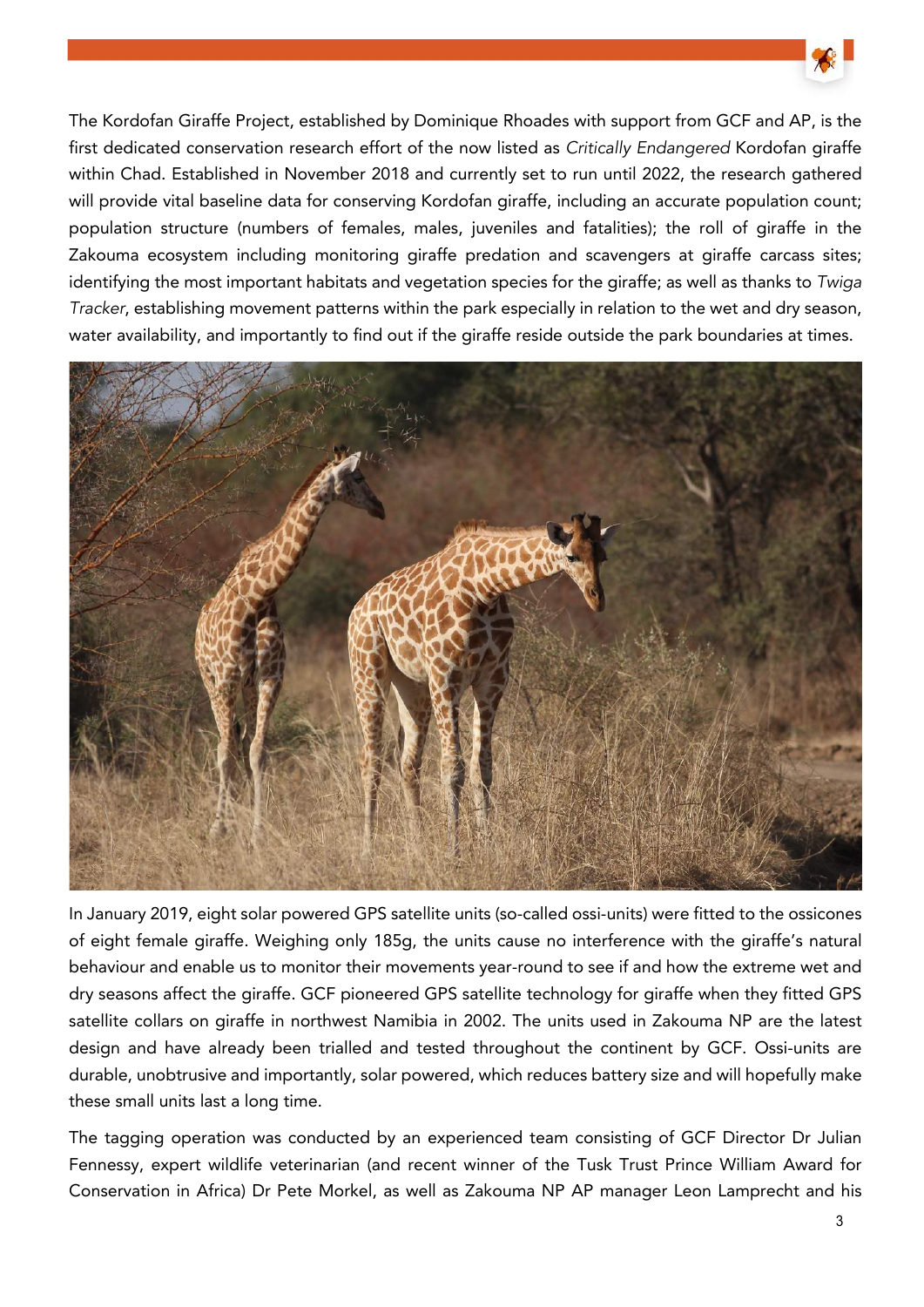

team on the ground. The first few days involved a level of preparation and planning on how, where and who was responsible for what, to familiarise everyone with their roles, and despite some initial problems with a plane, flight scheduling and more, the on-ground implementation of *Twiga Tracker* Chad 2019 could begin.

Zakouma NP has thicker than average habitat for giraffe and its terrain is difficult for driving as it only slowly dries up after the wet season. Accessibility of large areas of the park was still limited in January and the terrain is dotted with potholes created by elephant and buffalo. Limited mobility within the park made it difficult at times to locate giraffe, who after the long wet season were not as habituated to vehicles and people as hoped for. Despite these challenges the team spent some long hours in the field searching for and following these elusive giraffe.

Slowly and systematically over the course of a week the team searched for giraffe in different areas of the park. Some giraffe were located in herds, some by themselves, and each time the team crept close enough for the veterinarian to dart them from the vehicle with the tranquilizer. After the drug was administered, it took between 2-5 minutes before the drug took affect and the animals showed a reaction before the team could move in to bring down each giraffe safely. Safety of each animal was of primary concern and having an experienced team on hand helped tremendously.

All activities during an operation like this are meticulously noted; time of dart entering giraffe, time of giraffe on the ground, time of giraffe being released again, and everything in-between. From darting to up and running, the whole process took on average 15-20 minutes for each giraffe.



During the time the giraffe was secured on the ground to fit the ossi-unit, the health of each animal was assessed and numerous bio-data was collected. As part of the larger *Twiga Tracker* initiative across Africa a number of measurements are collected to determine if there are any major differences between the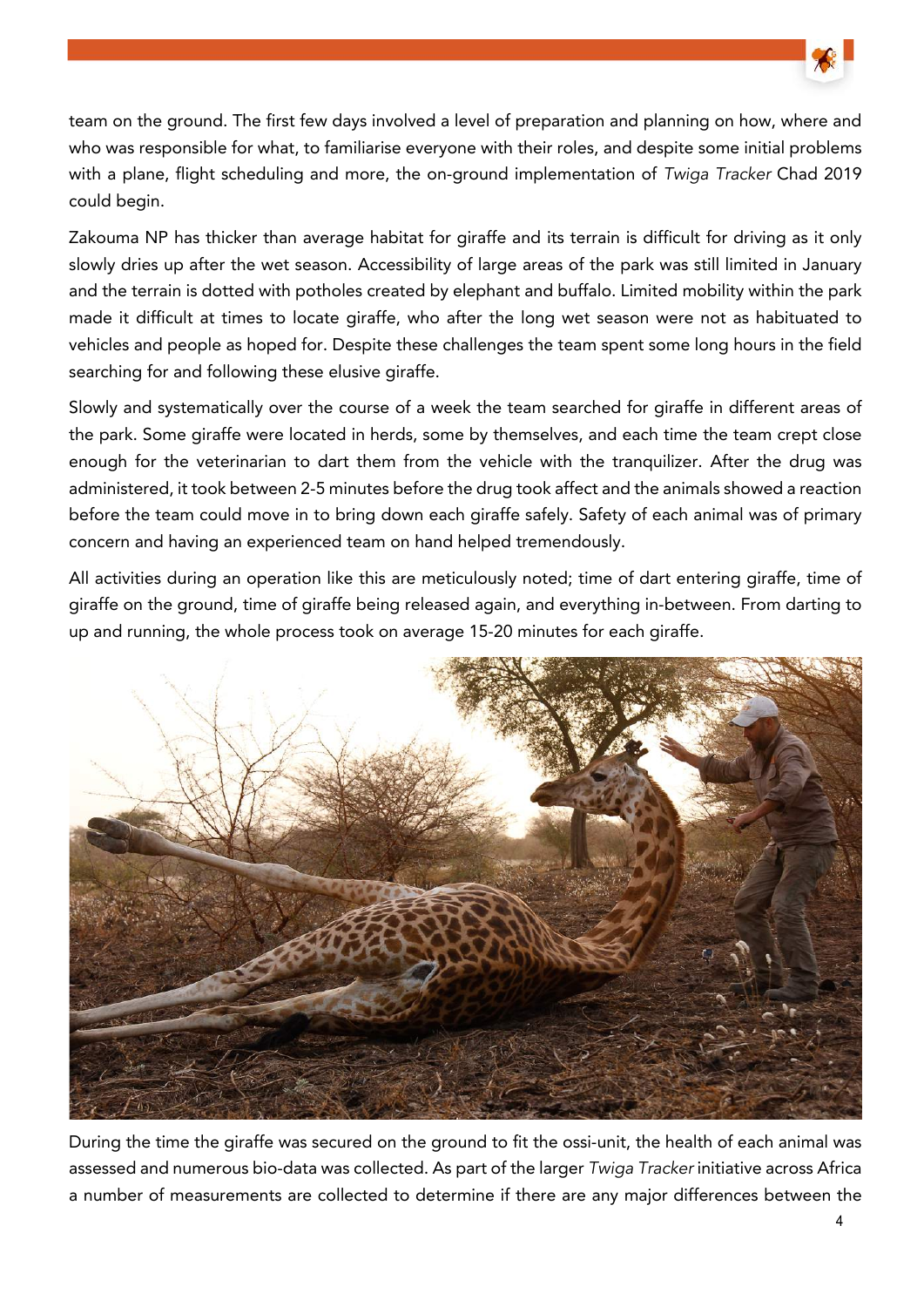(sub)species. All giraffe are assessed for signs of skin disease or any other potential health issues, and importantly a small skin biopsy is taken to assess the Kordofan giraffe's DNA and build a better picture of where they fit into the wider African giraffe population taxonomy.

Interestingly, the giraffe is fully awake throughout the whole process, as the veterinarian administers the reversal of the tranquilising drug as soon as the animal hits the ground and the giraffe is restrained by sitting on its neck, holding its head, and placing a blindfold over the eyes to reduce stress. Reversing the effects of the tranquilizer immediately helps to ensure the giraffe is safe throughout the whole procedure and ready to fend for itself from the moment it stands up again. A giraffe's stature is such that by sitting on the neck, the animal, wide awake, is unable to get up – very similar to that of a horse or camel. After all is done, the blindfold is removed and as soon as the last person gets off the neck the giraffe is able to get up and walk or run away – some seem far happier to be released while others spend a little time checking out their surroundings before nonchalantly walking off.

The ossi-units have recorded the giraffe's movements since they were fitted. During the first two weeks after fitting none of the giraffe moved



far from where they were darted. However, this did not come as a surprise and we expect to see interesting movement patterns from May onwards when the rains return to Zakouma NP.

The Kordofan giraffe population of Zakouma NP is critical for gaining a better understanding of this subspecies. After years of high poaching pressure during times of civil war, their numbers are now increasing rapidly under the safe management of AP in cooperation with the Chadian Government.

Remote monitoring of this giraffe population will be supplemented with regular on-the-ground surveys during the dry season as well as a camera-trap network to confirm sightings. As we learn more about Kordofan giraffe in Zakouma NP, we can assess necessary conservation measures for this subspecies, which might include fitting additional ossi-units, potential translocation to other safe zones within the country or further afield. Over the coming months and years, the GPS satellite units will help us to better understand the habitat needs of the giraffe and importantly guide informed management decisions, and possibly a National Giraffe Conservation Strategy and Action Plan for the future.